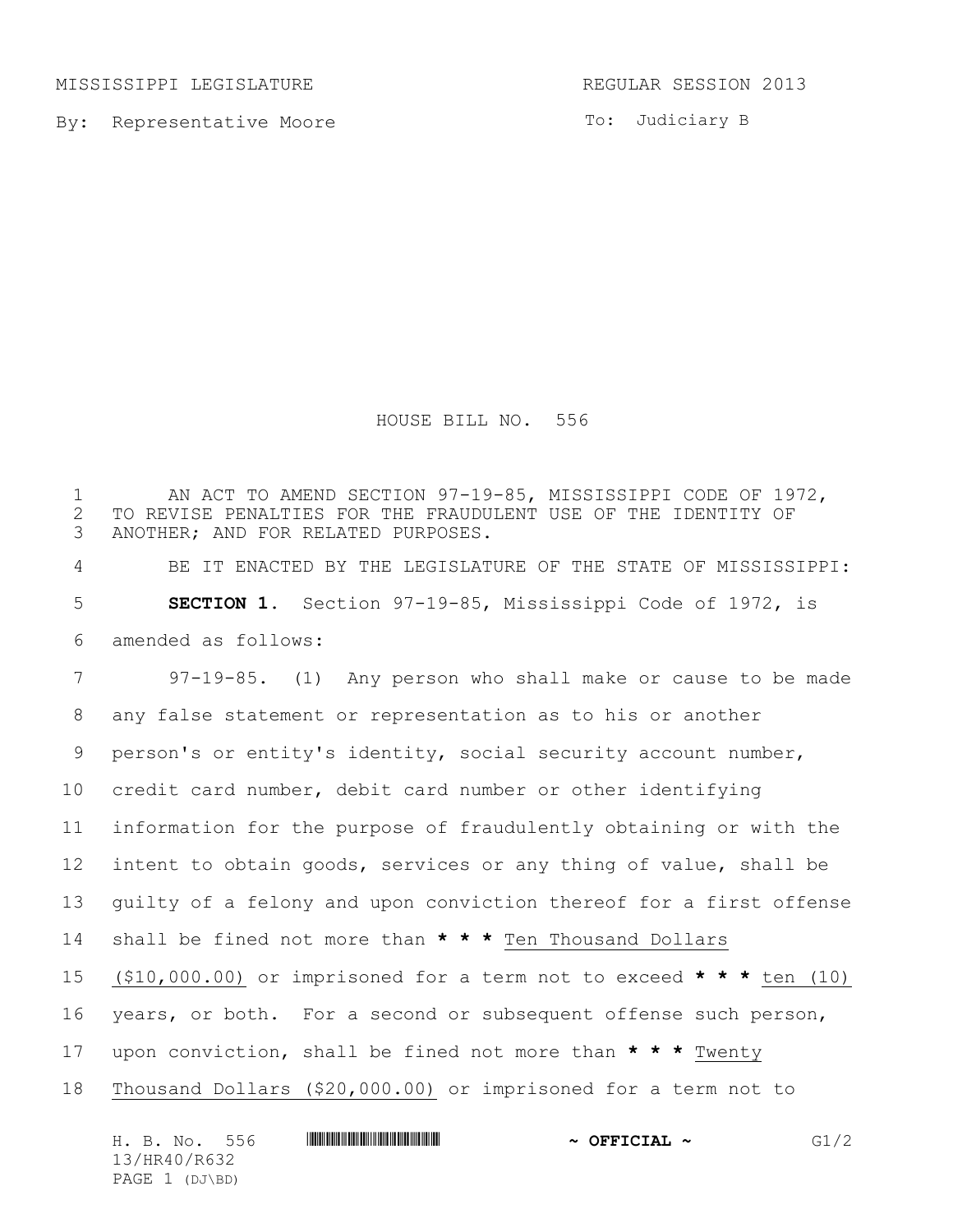exceed **\* \* \*** twenty (20) years, or both. In addition to the fines and imprisonment provided in this section, a person convicted under this section shall be ordered to pay restitution as provided in Section 99-37-1 et seq.

 (2) A person is guilty of fraud under subsection (1) who: (a) Shall furnish false information willfully, knowingly and with intent to deceive anyone as to his true identity or the true identity of another person; or

 (b) Willfully, knowingly, and with intent to deceive, uses a social security account number to establish and maintain business or other records; or

 (c) With intent to deceive, falsely represents a number to be the social security account number assigned to him or another person, when in fact the number is not the social security account number assigned to him or such other person; or

 (d) With intent to deceive, falsely represents to be a representative of an entity in order to open banking accounts, obtain credit cards, or other services and supplies in the entity's name; or

 (e) Knowingly alters a social security card, buys or sells a social security card or counterfeit or altered social security card, counterfeits a social security card, or possesses a social security card or counterfeit social security card with intent to sell or alter it.

13/HR40/R632 PAGE 2 (DJ\BD)

H. B. No. 556 \*HR40/R632\* **~ OFFICIAL ~**